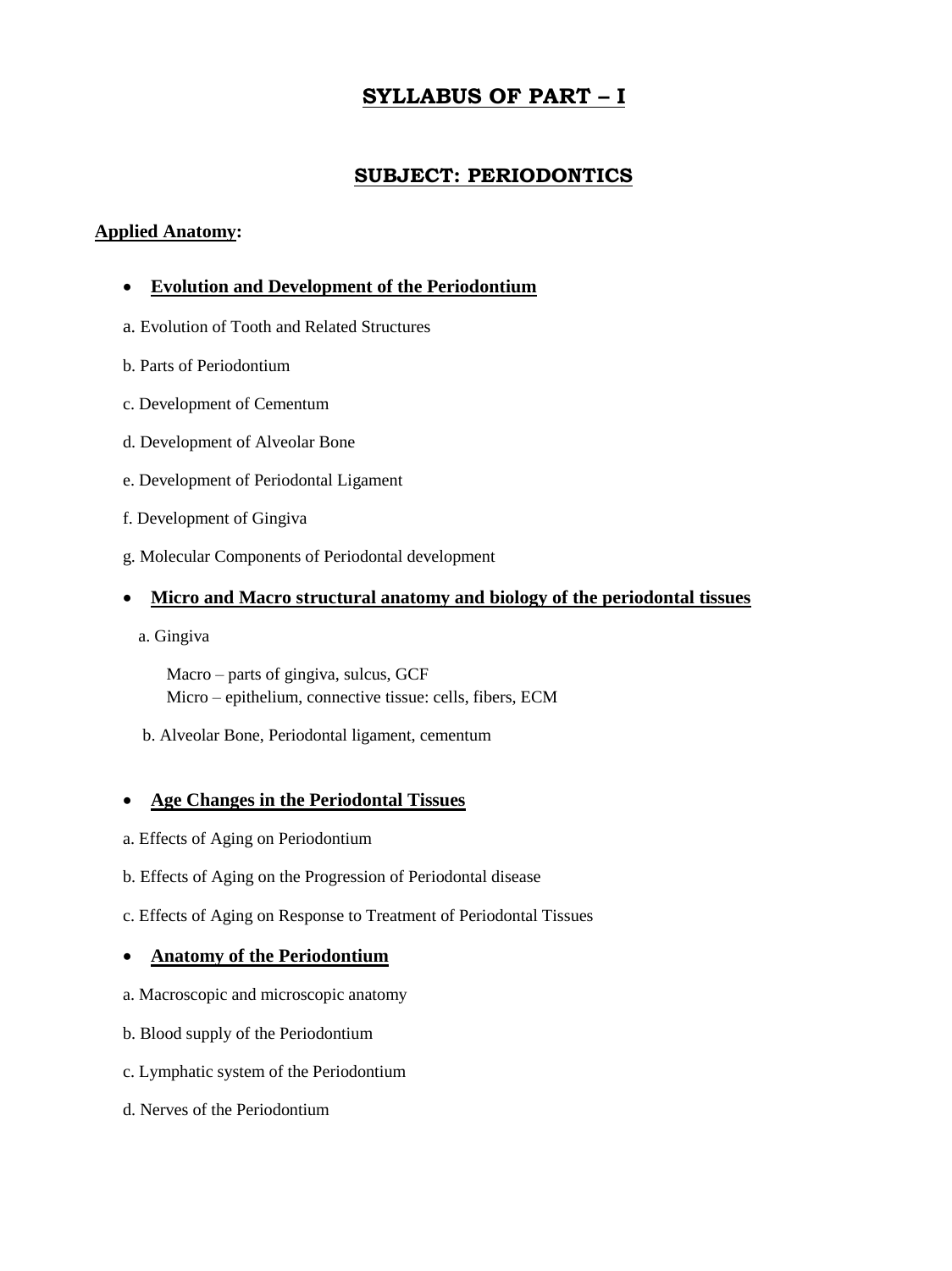### **Temporomandibular Joint, Maxillae and Mandible**

- a. Structure of Joint- Articular Surfaces, Ligaments, Articular Disc
- b. Relations of Temporomandibular Joint
- c. Blood Supply
- d. Nerve Supply
- e. Movements

### **Nerves of Periodontics**

- a. Trigeminal nerve: Origin, Motor and sensory Root, Branches and Type of Nerve
- b. Maxillary Nerve: Origin, Branches, Supply
- c. Mandibular Nerve: Origin, Branches, Supply
- d. Applied Anatomy

### **Tongue:**

- a. Structure: parts of tongue, papillae of tongue
- b. Muscles of tongue
- c. Histology of tongue,
- d. Development,
- e. Blood and nerve supply

### **Hard and Soft Palate**

- a. Clinical Anatomy:
- b. Hard Palate Structure: Margins and Surfaces

i) Vessels and Nerves: Arteries, Veins, Nerves and Lymphatics

c. Soft palate - Structure: Margins and Surfaces

i) Muscles of Soft Palate

- ii) Vessels and Nerves: Arteries, Veins, Nerves and Lymphatics
- iii) Action of muscles of Soft palate
- d. Development of Palate
- e. Clinical Significance and Applied Aspects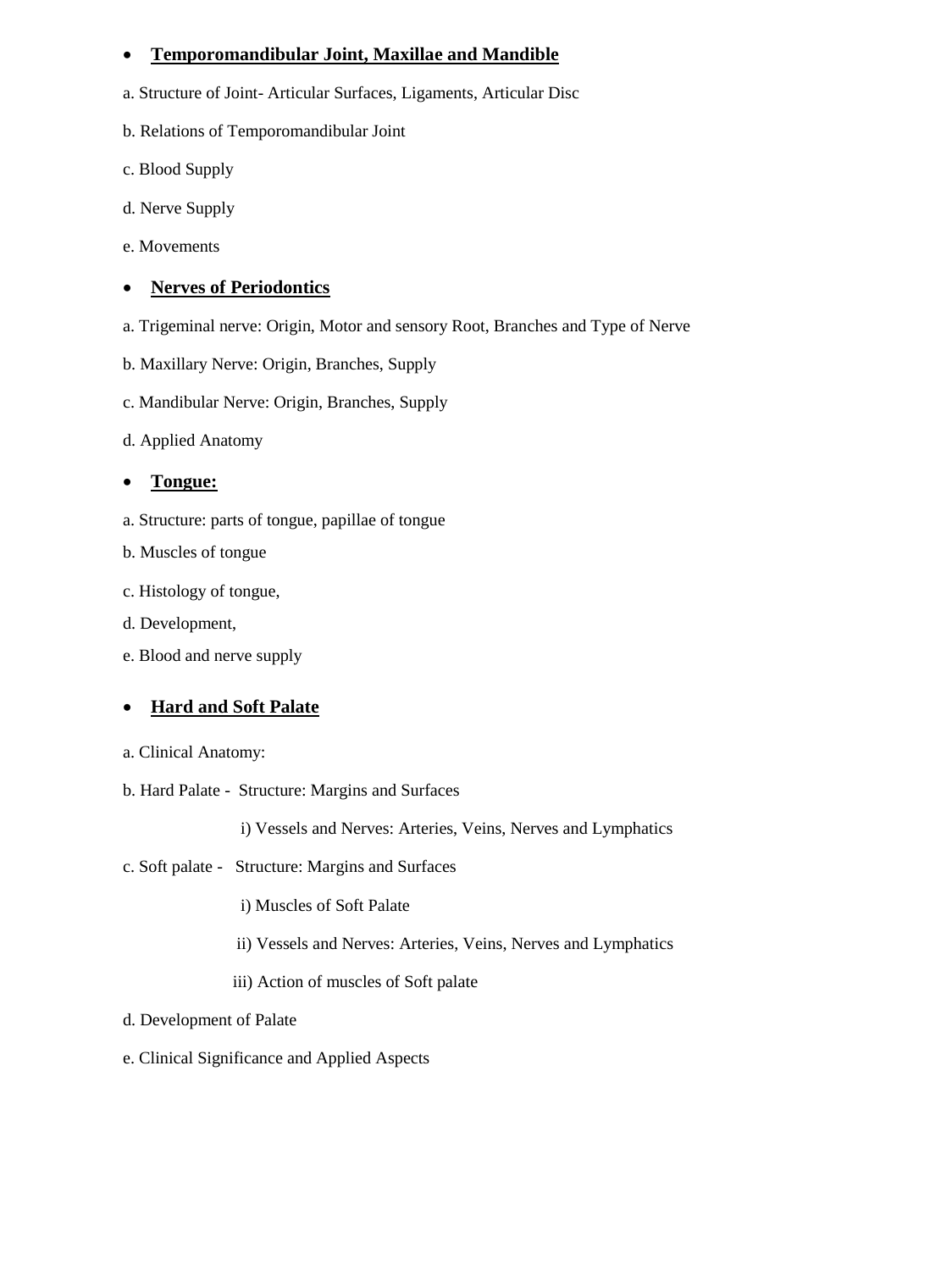### **Pharynx, Larynx and Tonsils**

a. Pharynx: Structure and parts of pharynx, Waldeyer's Lymphatic Ring

b. Larynx:

- i) Structure: Cartilages and Muscles
- ii) Movements
- iii) Clinical significance: Mechanism of Speech
- c. Tonsils: Structure, Vessels and Nerve Supply, Development

### **Muscles of Mastication**

- a. Classification: Main and Accessory Muscles of Mastication
- b. Main Muscles of Mastication: Origin, Insertion, Nerve Supply and Blood Supply
- c. Action of Muscles of Mastication
- d. Clinical Significance and Applied Aspects

### **Salivary Glands**

- a. Classification of Salivary Glands
- b. Anatomy of Salivary Glands
- c. Development of Salivary Gland
- d. Saliva
- e. Clinical Significance and Applied Aspects

### **Paranasal Air Sinuses:**

- a. Classification, Development
- b. Maxillary sinus: anatomy, embryology, functional importance, clinical evaluation, applied aspects

### **Nervous System, Cranial Nerves**

### **Mandible:**

- a. Anatomy
- b. Attachment and relations
- c. Foramina and relations to nerves and vessels
- d. Ossification
- e. Age changes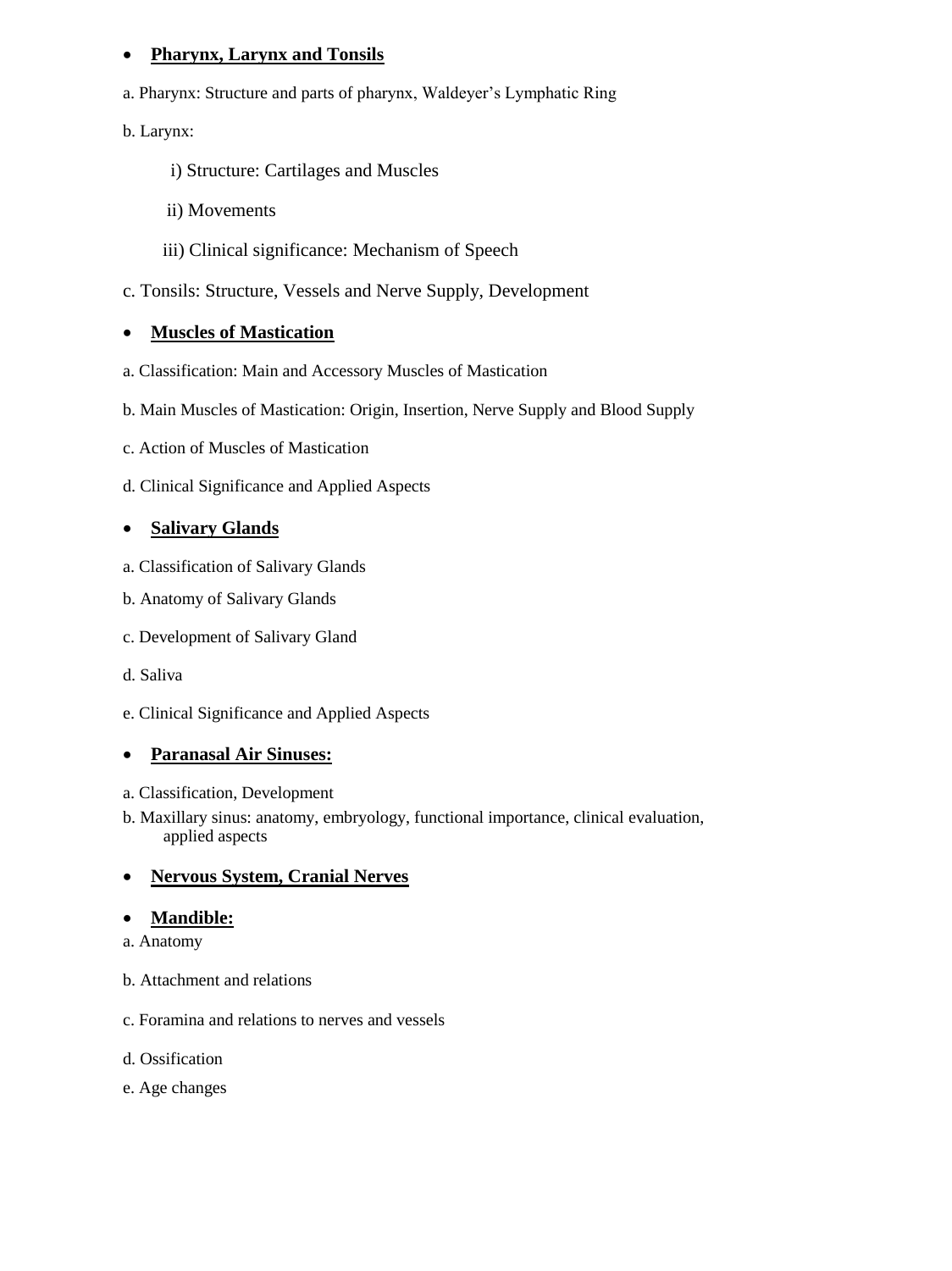## **Maxilla:**

- a. Anatomy
- b. Attachment and relations
- c. Normal features
- d. Ossification
- e. Age changes

### **Facial Muscles**

- a. Classification and types
- b. Nerve supply
- c. Muscles producing common facial expression
- d. Clinical aspects

### **Lymphatic System**

- a. Components of Lymphatic system
- b. Functions of Lymphatic system
- c. Lymphatic drainage of Head and Neck
- d. Clinical Aspects

### **Physiology:**

- 1. Blood: composition, cells, functions, disorders
- 2. Anemia- types, polycythemia
- 3. Respiratory system Acknowledge of the respiratory disease which are a cause of periodontal diseases (periodontal Medicine)
- 4. Cardiovascular system
	- a. Cardiac cycle, cardiac output, venous return
	- b. Blood pressure
	- c. Normal ECG
	- d. Shock
- 5. Endocrinology thyroid, pancreas, adrenaline, growth hormones, sex hormones and hormonal influences on Periodontium
- 6. Gastrointestinal system

a. Salivary secretion – composition, function & regulation

- 7. Nervous System
	- a. Pain pathways
	- b. Local anesthesia: Classification, composition, mechanism, complications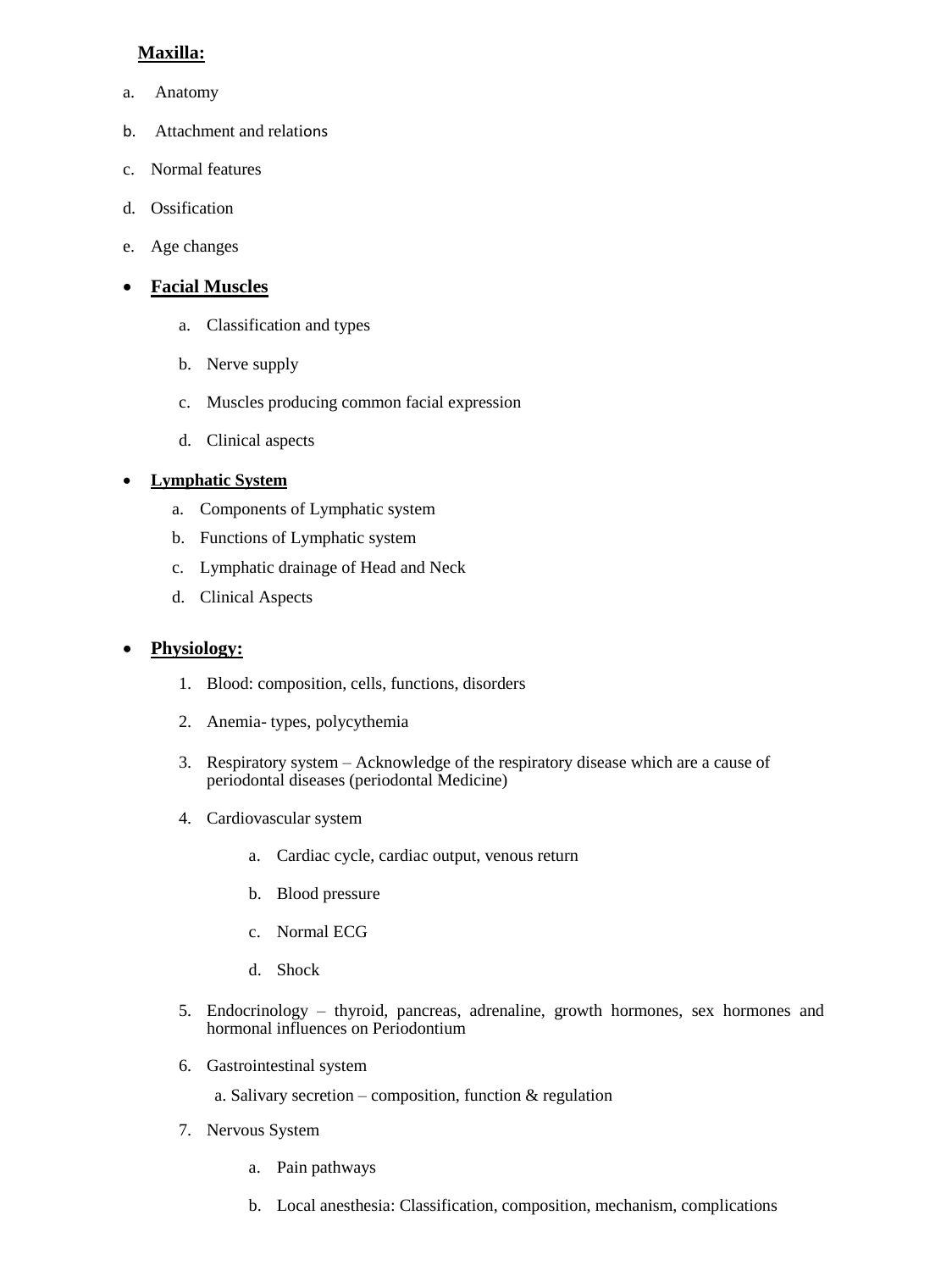c. Tongue – Taste buds, primary taste sensation  $\&$  pathways for sensation

- 8. Cell: Structure, function, injury, transport of substances
- 9. Food and Nutrition
- 10. Mastication and deglutition
- 11. Immunity: Types, Cells
- 12. Allergy and hypersensitivity reactions
- 13. Haemostasis- mechanism, clotting factors, coagulation, disorders, haemostatic agents
- 14. Anticoagulant and anti-platelet agents
- 15. Salivary glands: secretions and mechanism of salivary secretion
- 16. Calcium and phosphate metabolism, formation of bone and teeth, regulation of vitamin D
- 17. Liver- physiology and functions
- 18. Thyroid
	- a. Synthesis and secretion of thyroid hormones
	- b. Regulation of thyroid hormones
	- c. Physiology and functions
- 19. Tongue
	- a. Taste buds
	- b. Pathway for taste
	- c. Taste sensations and chemical constituents
	- d. Taste transduction
	- e. Applied physiology: Abnormalities of taste sensation
- 20. Diabetes Mellitus
	- a. Classification
	- b. Complication
	- c. Pathogenesis
	- d. 2 way relation between diabetes mellitus and periodontitis

#### **Biochemistry**:

1.Carbohydrates: classification, functions, metabolism

- 2. Proteins: functions, metabolism
- 3. Lipids: classification, functions, metabolism
- 4. Vitamins: classification, functions, dietary sources, deficiency
- 5. Diet and nutrition and Periodontium
- a. Macro and micro-nutrients and its effect on periodontium
- 6. Biochemical tests and their significance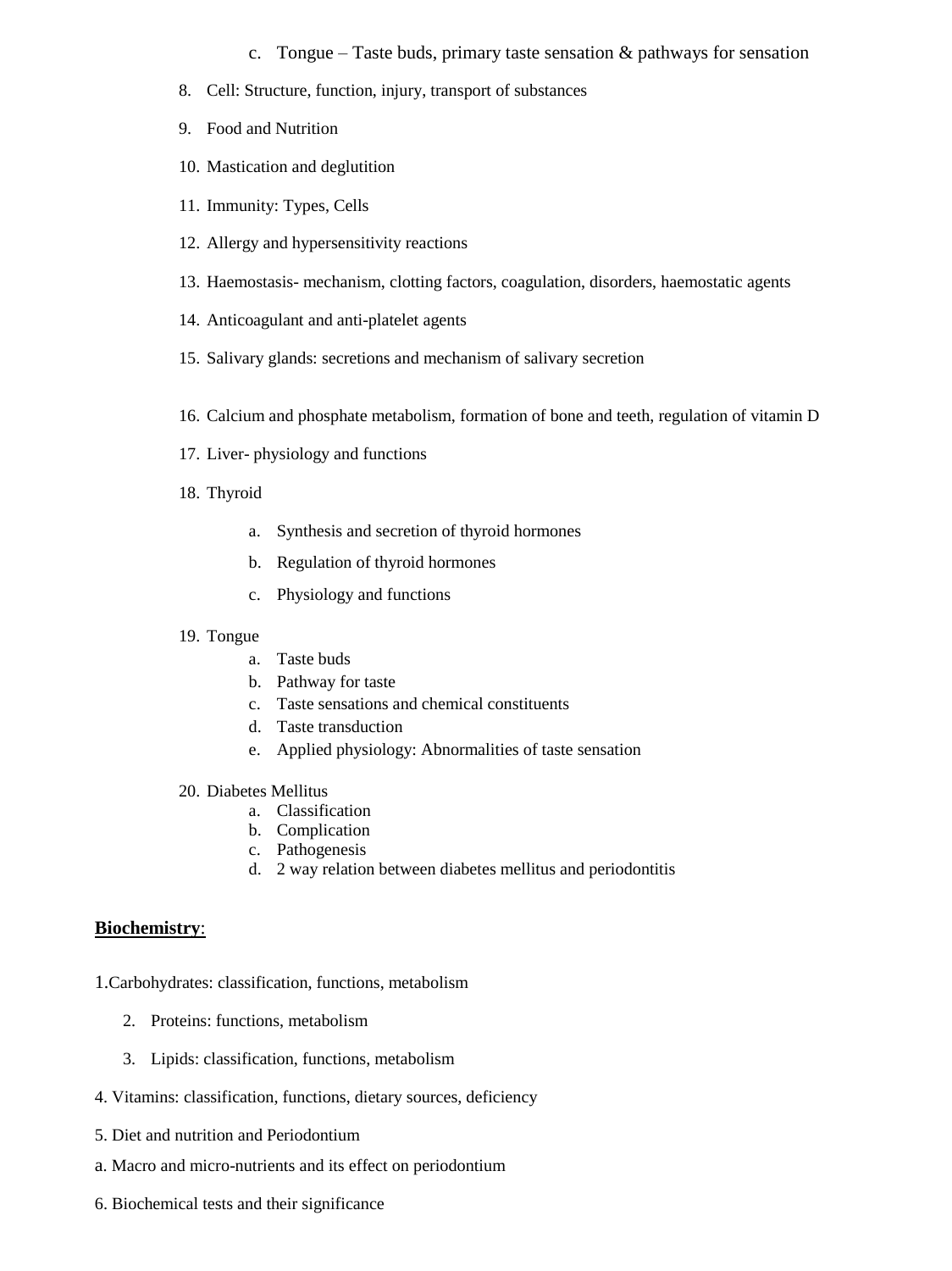#### 7.Calcium and Phosphorus

#### 8. Connective Tissue:

- a. Collagen-function
- b. Structure
- c. Biosynthesis and abnormalities

#### 9. Diet and Nutrition

- a. Definition of diet and nutrition
- b. Balanced diet
- c. Components of food and their deficiency diseases
- d. Nutrient value of food
- e. Food pyramid

#### 10.PCR and its Application

- a. Principle
- b. Steps
- c. Advantages and limitations

### 11.ELISA and its Application

a. Principle

b.Methods

c.Type

d.Application

#### 12.Basal Metabolic Rate

- a. Definition
- b. Measurement
- c. Normal values of BMR
- d. Factors affecting BMR

#### **Pathology:**

1.Cell structure and metabolism

2.Inflammation- details of cellular events, chemical mediators: promoters and suppressors

3.Repair, regeneration, necrosis and degeneration

4.Immunity system, organs, cells and their functions

5.Hypersensitivity reactions

6.Circulatory disturbances – edema, haemorrhage, shock, thrombosis, embolism, infarction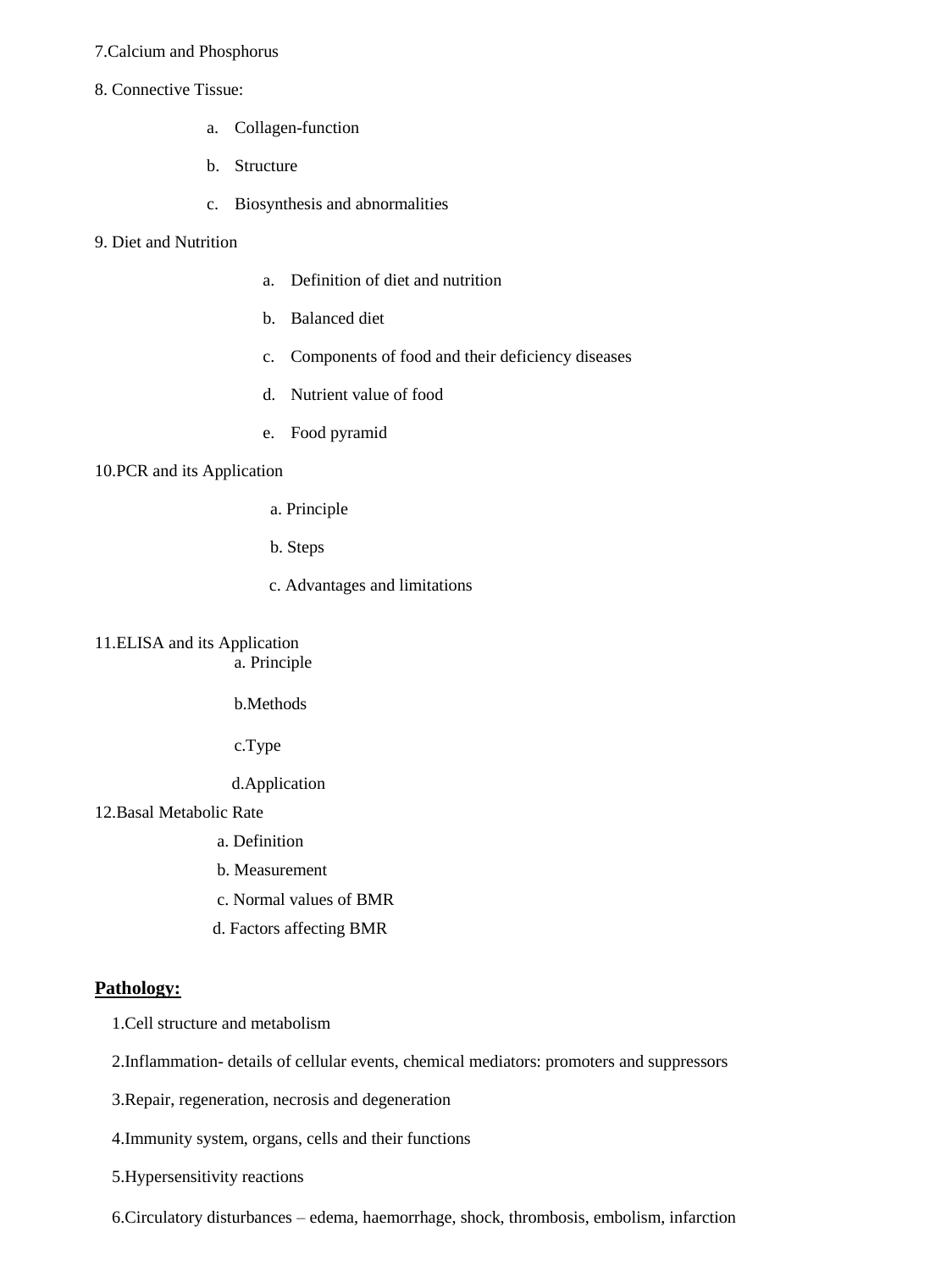and hypertension

- 7.Disturbances of nutrition, vitamin physiology and deficiencies
- 8.Diabetes mellitus, classification, etiology, pathogenesis, risk factors, clinical features, complications, diagnosis
- 9.Cellular growth and differentiation, regulation
- 10. Lab investigations
- 11.Neoplasia, Metastasis
	- a. Nomenclature and classification of tumors
	- b. Etiology and pathogenesis
	- c. Pathologic diagnosis of cancer
- 12.Healing
	- a. Regeneration
	- b. Repair
	- c. Wound healing
	- d. Healing after periodontal surgeries

#### 13.Blood Disorders

- a. Hemorrhagic diathesis due to vascular disorders
- b. Hemorrhagic diathesis due to platelet disorders
- c. Hemorrhagic diathesis due to fibrolytic defects
- d.Disseminated intravascular coagulation (DIC)
- e.Coagulation disorders
- f. Investigations of haemostatic function

#### **Microbiology**:

1.General bacteriology: morphology, staining techniques, bacterial anatomy, growth and multiplication of bacteria, bacterial nutrition

2.Sterilization and disinfection, sterilizing agents, testing of disinfectants

3.Culture media,

- a.Types of culture media
- b.Culture methods
- 4. Immunology:
	- a.Types of immunity
	- b.Antigens and antibodies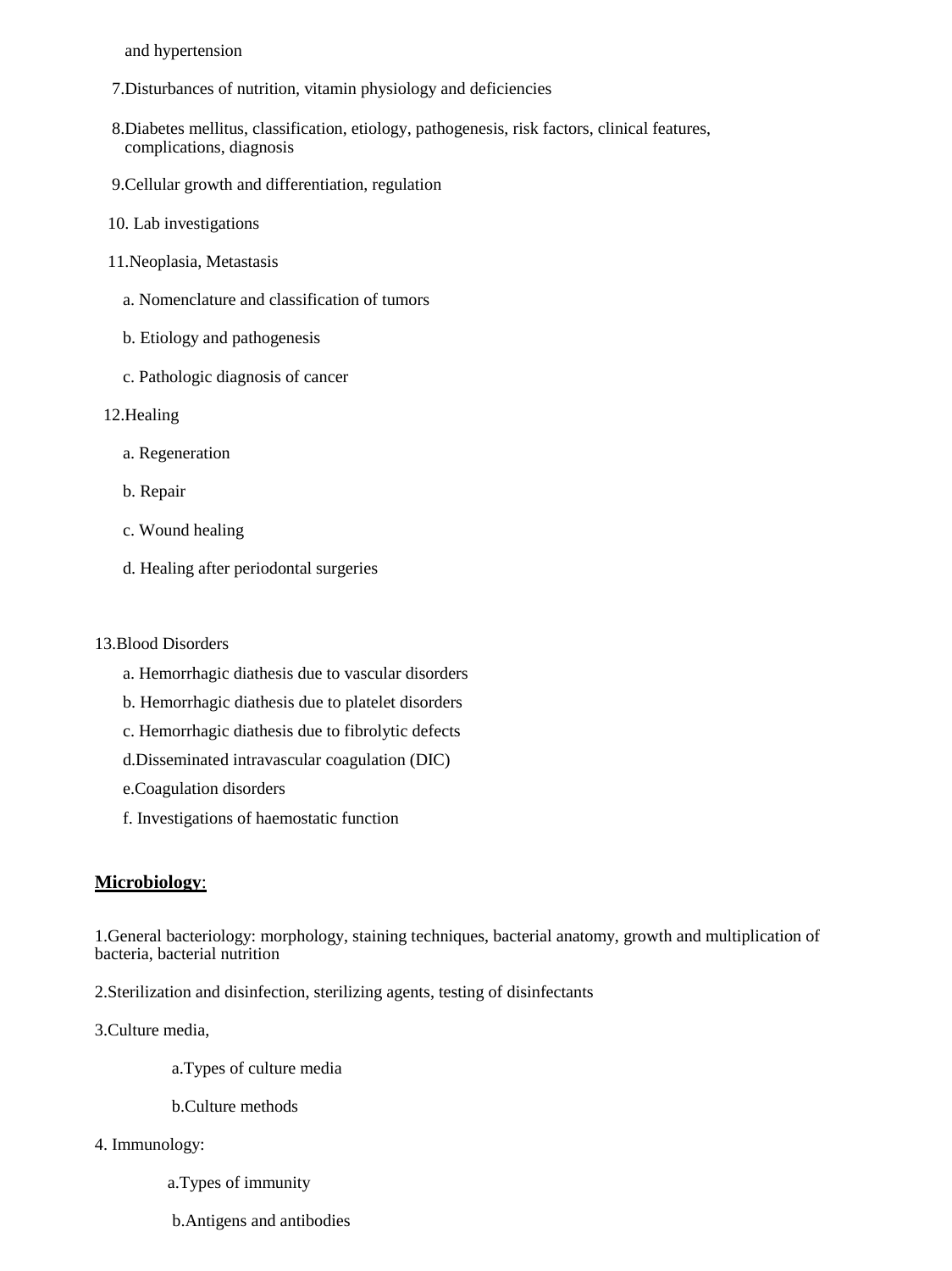c.Antigen-antibody reactions

d.Complement system

e.Structure

f.Functions of immune system

### 5.Infection:

a. Classification

b.Sources of infection

c.Methods of transmission

d.Predisposing factors for microbial pathogenicity

e.Types of infectious diseases

6.Systemic bacteriology with special emphasis on oral microbiology – staphylococci, genus actinomyces and periodontal microbiology

#### 7.Virology

a.General properties of viruses

b.Classification and nomenclature

c. Cultivation methods

d.Viral infections, pathogenesis of viral infections, host response to viral infections

e. Herpes, Hepatitis, virus, HIV virus

#### 8.Mycology

a. Candidiasis

9.Applied microbiology

10.Healthcare associated infections

11. Recent advances in Diagnostic microbiology

12. Antibiotic sensitive testing

Bio medical waste management

#### **Pharmacology:**

1.General pharmacology

 a.Definitions – pharmacokinetics with clinical applications, routes of administration including

local drug delivery in Periodontics

b.Adverse drug reactions and drug interactions

2.Detailed pharmacology of

a.Analgesics – opioid and non -opioid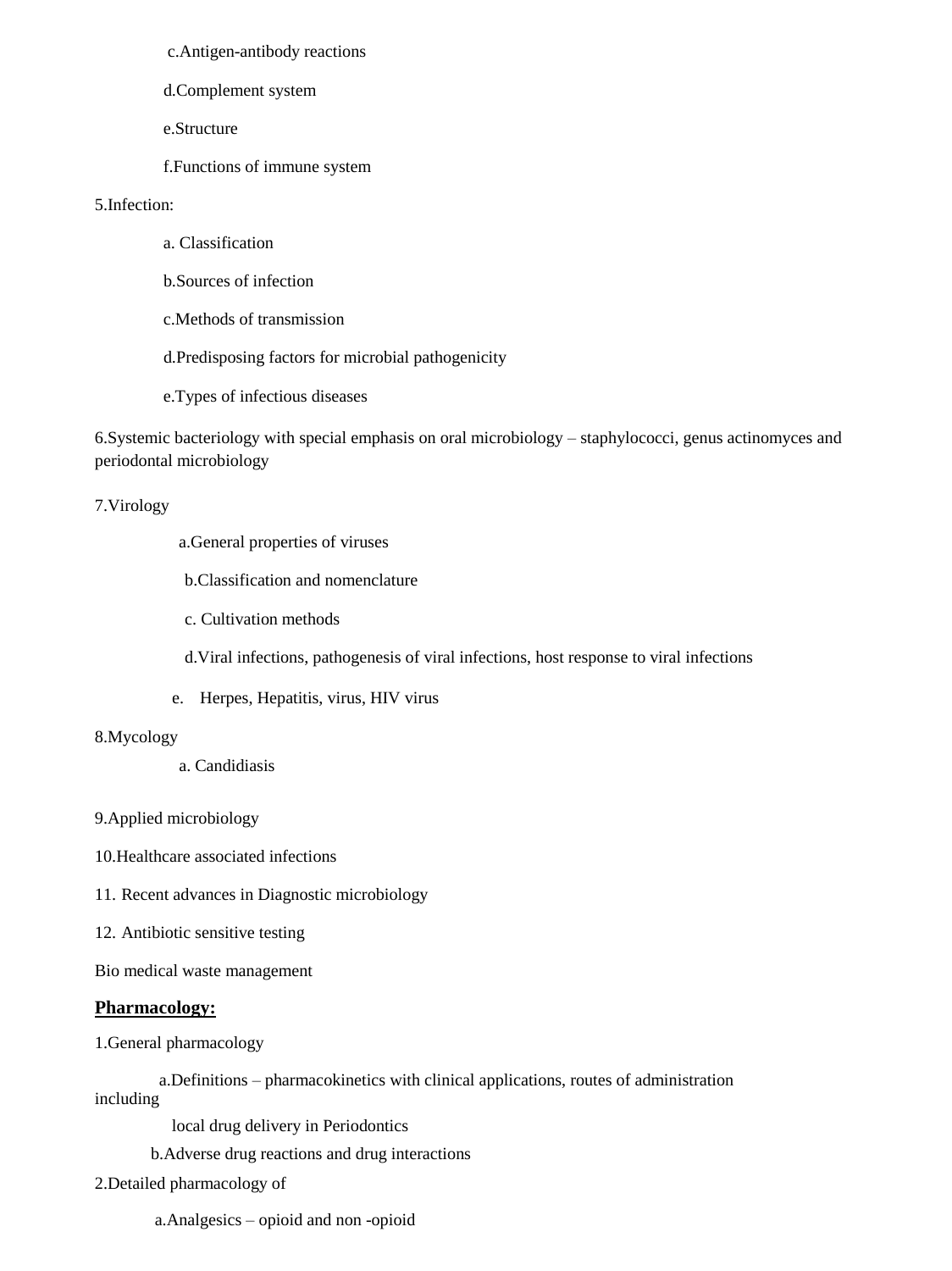b.Local anesthetics

- c.Haematinics and coagulants, Anticoagulants
- d.Vitamin D and Calcium preparations
- e.Antidiabetic drugs
- f.Steroids
- g.Antibiotics
- h.Antihypertensive
- i.Immunosuppressive drugs and their effects on oral tissues
- j. Antiepilectic drugs
- 3.Brief pharmacology, dental use and adverse effects of
	- a.General anaesthetics
	- b.Antipsychotics
	- c.Antidepressants
	- d.Anxiolytic drugs
	- e.Sedatives
	- f.Antiepileptics
	- g.Antihypertensives
	- h.Anti anginal drugs
	- i.Diuretics
	- j.Hormones
	- k.Pre-anesthetic medication
- 4.Drugs used in Bronchial asthma cough
- 5.Drug therapy of
	- a.Emergencies
	- b.Seizures
	- c.Anaphylaxis
	- d.Bleeding
	- e.Shock
	- f.Diabetic ketoacidosis
	- g.Acute addisonian crisis
- 6.Dental Pharmacology